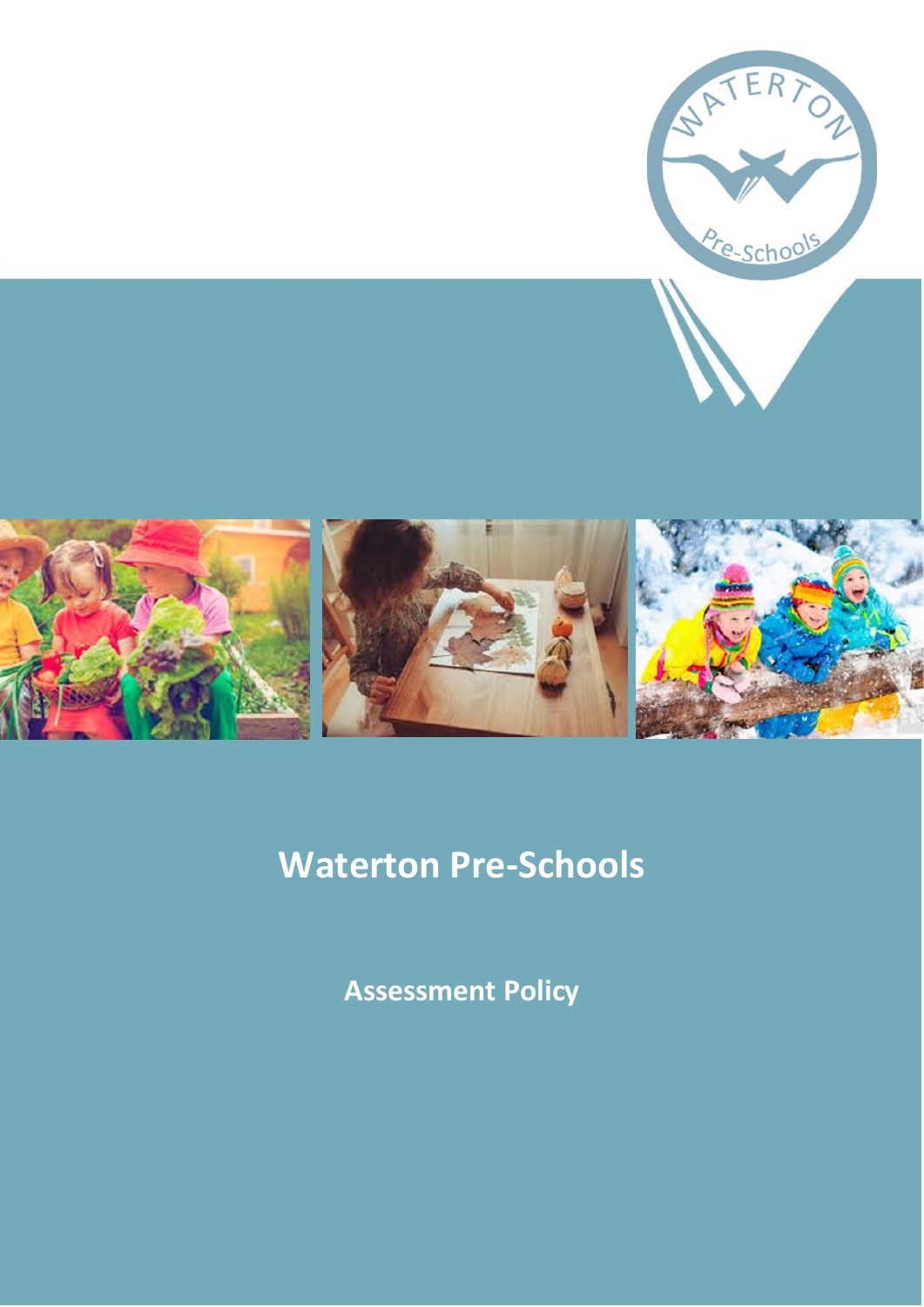

#### **Waterton Pre-Schools Assessment Policy**

"*Assessment plays an important part in helping parents, carers and practitioners to recognise children's progress, understand their needs, and to plan activities and support. Ongoing assessment (also known as formative assessment) is an integral part of the learning and development process. It involves practitioners knowing children's level of achievement and interests, and then shaping teaching and learning experiences for each child reflecting that knowledge. In their interactions with children, practitioners should respond to their own day-to-day observations about children's progress and observations that parents and carers share.* 

*Assessment should not entail prolonged breaks from interaction with children, nor require excessive paperwork. When assessing whether an individual child is at the expected level of development, practitioners should draw on their knowledge of the child and their own expert professional judgement and should not be required to prove this through collection of physical evidence.*

*Parents and/or carers should be kept up-to-date with their child's progress and development. Practitioners should address any learning and development needs in partnership with parents and/or carers, and any relevant professionals."*

(*Statutory Framework for the Early Years Foundation Stage 2021 p.18*) *[Early Years Foundation Stage Framework](https://www.gov.uk/government/publications/early-years-foundation-stage-framework--2)*

At Waterton Pre-Schools we use our observations of children as part of our assessment processes to respond to each individual child in the setting 'in the moment' as they are actively learning. We monitor the learning and development of each child and note where they are not 'Working At' the typical expectations for their age so that we can devise activities to support children's learning as we move through our curriculum.

#### **Assessment Processes**

#### **Parents and Carers**

Parents are the primary educators of their children. Our assessment of our children starts with them. We listen to them and note what they tell us about what their children know and can do. Parents can expect:

- A home visit or initial visit to setting where our practitioners will observe and discuss what children can do with parents and carers. This is the starting point of our '*On Entry Assessment'*.
- Practitioners to share and discuss the relevant age-related expectations outlined in the 'What to Expect When . . .' document. *[What to expect in the EYFS](https://foundationyears.org.uk/wp-content/uploads/2021/09/What-to-expect-in-the-EYFS-complete-FINAL-16.09-compressed.pdf)*
- To be informed if through the assessment process any issues have arisen and any difficulties that the child may be experiencing have been identified and what we are planning to do to support this.
- A parent consultation in which their child's key worker will share with them the progress that their child is making.
- A report at the end of the year detailing their child's progress in Pre-School.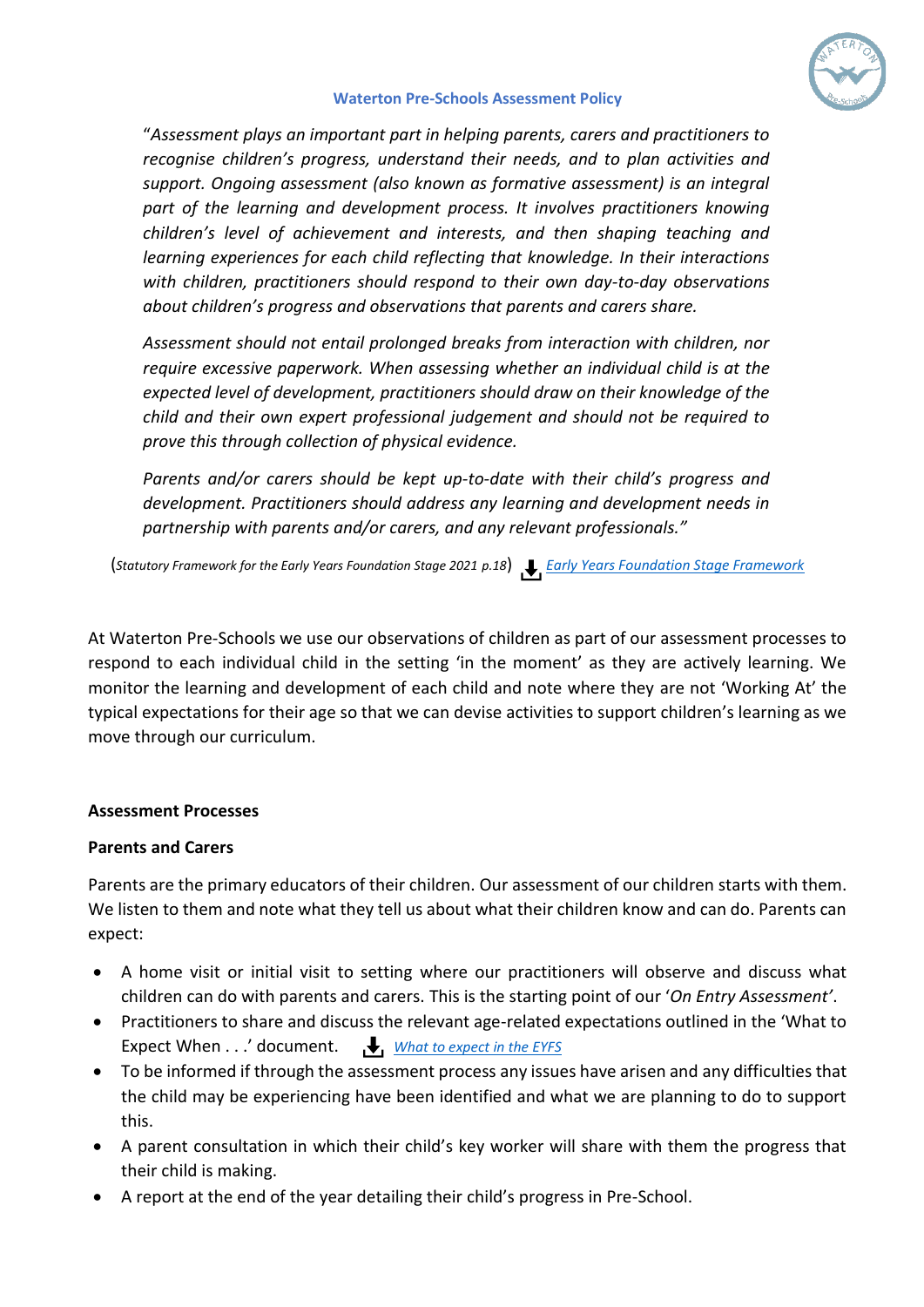### **Practitioners**

Observing, assessing and monitoring children's progress is an integral part of the role of the EYFS Practitioner. Our practitioners make judgements all the time about what children can do and what they are learning. It is these judgements which inform how they interact with the children, whether they need to challenge misconceptions, provide practical support, scaffold learning, provide commentary etcetera to what children are doing. There are also a plethora of assessment points throughout each term that practitioners are involved in. Practitioners will:

- Complete an On Entry Assessment at age 2 for our 2 year old children. This is completed within six weeks of the child starting to provide time for them to settle in.
- Will complete the statutory '2 Year Old Progress Check' at around 30 months
- Gather parent's and carer's views and complete a Parental Views form
- Complete an On Entry Assessment at age 3 for our 3 year old children. This is completed within six weeks of the child starting to provide time for them to settle in.
- Make note of observations of their own Key Children and other's children to record "Wow Moments".

## **Key Workers**

Key workers are responsible for assessing and monitoring the progress of their Key Children. They will spend time with their children and take care to get to know them well as they build up their special relationship. Key workers will be able to articulate with examples, how each of their children are learning and developing and the progress they are making through the EYFS. Key workers will:

- Record all noted 'Wow Moments' on to the online system '2Simple' for parents to see.
- Complete a detailed observation and gather evidence to add to 2Simple one per half term per child.
- Add notes on to the weekly planning document to indicate children's involvement, well-being, progress and achievement and where a child has not made progress or achieved the learning objectives. This will be used to inform weekly planning.
- Be prepared to discuss their children's learning and development with the Manager or Deputy Manager at half termly progress meetings and when asked.
- Prepare an end of year annual report on progress for each child to be given to parents/carers in July.

## **Managers**

Managers are accountable for the learning and development that takes place in their Pre-School. They will quality assure the assessments made by their staff and ensure that practitioners have the knowledge and skills required to make accurate judgements about children's learning and development. Managers ensure that all required assessments take place accurately and in a timely manner and monitor children's progress throughout their time in Pre-School. Managers will:

• Ensure that 'On Entry' Assessments are completed for each child within six weeks of them starting Pre-School.